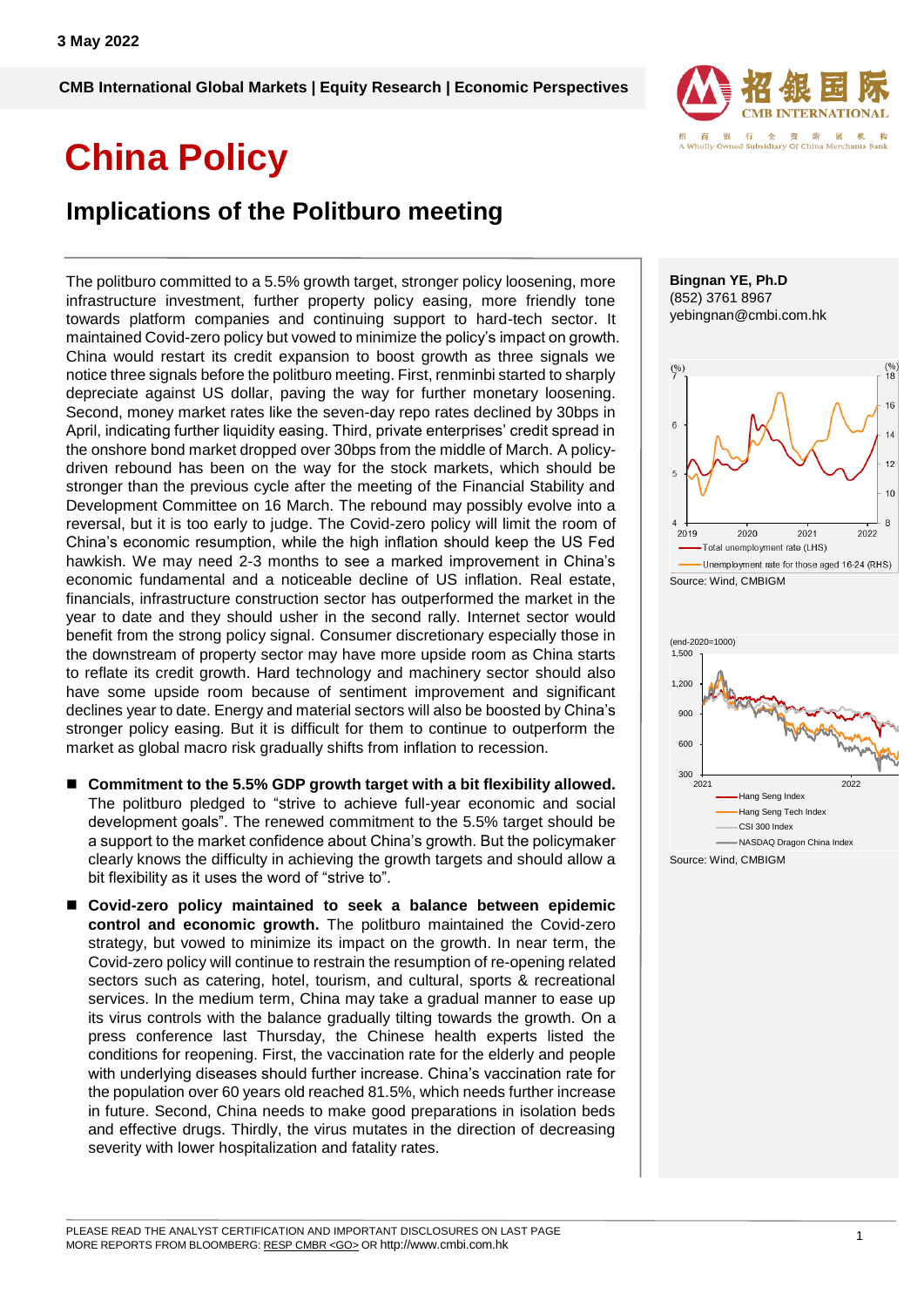

- **E** Stronger policy loosening to boost infrastructure investment and **support SMEs, individual business and those sectors affected by the epidemic.** The politburo said to increase the magnitude of policy loosening with new policies in plan to support the economy. We expect additional cuts in RRR or LPRs may arrive in next two months. The policymaker focused on boosting infrastructure investment and supporting SMEs, individual business and those sectors affected by the epidemic.
- **Strong commitment to energy & food supply security, employment**  stability and supply chain stability. The top policymaker paid much attention to the energy & food supply security especially after the Ukraine crisis. We will see an increase of fixed investment in the production and supply of energy and agricultural products. The authority also focus on employment stability. SMEs, individual business in services and platform economy are important sectors for employment stability. The politburo also emphasized to keep supply chain stability as the epidemic and lockdowns in Shanghai caused concern about the supply chains.
- **Policy easing for real estate sector.** The politburo repeated the phrase that "housing is for living and not for speculation". But it encouraged local governments to adjust their policies to support housing market especially the first-house purchase and upgrading demand. The regulation over property developers' presale fund will be adjusted to alleviate their cash flow pressure. Real estate market is of great importance for China's growth and financial system stability. We expect further loosening of property policies ahead to stabilize property sales and development investment as the real estate sector is the key.
- **Supportive stance for platform companies and continuing commitment to hard technology innovation.** The politburo said to support the development of the platform companies, indicating a further shift of policy tone to boost business confidence. This change is mainly due to three reasons. Firstly, China needs to boost business confidence to stabilize growth. Secondly, the platform companies employ substantial young workers and the employment condition is under great pressure. Thirdly, IT is an important sector for the Sino-US competition and China needs those platform companies to compete with their US counterparts. The politburo maintained its commitment to hard technology innovation and autonomy in the medium to long term.
- **Implications for stock markets.** The strong policy signals from the politburo meeting has ignited a rally in Chinese stock markets last Friday. A rebound has been on the way, which should be stronger than the previous cycle after the meeting of the Financial Stability and Development Committee on March. The previous rebound cycle lasted 2-3 weeks from the middle of March to early April, with the CSI 300 index and Hang Seng index respectively up 7.3% and 22.2%. Property sector led the rally in A share market and platform companies & healthcare sector led in HK market. The markets slumped again from early April due to the epidemic outbreak in Shanghai, US Fed's hawkish stance and weaker-than-expected policy easing in China. The CSI 300 index and Hang Seng index respectively dropped 11.5% and 11.7%, with the former seeing a new low in the slump. Looking forward, the current rally may last a few weeks with more upside room than the previous rebound as the signal of policy loosening is far stronger and the worst time for China economy is about to over.
- **Will the current rebound cycle evolve into a reversal?** Maybe. But it is still early to judge. For one thing, the Covid-zero policy will limit the room of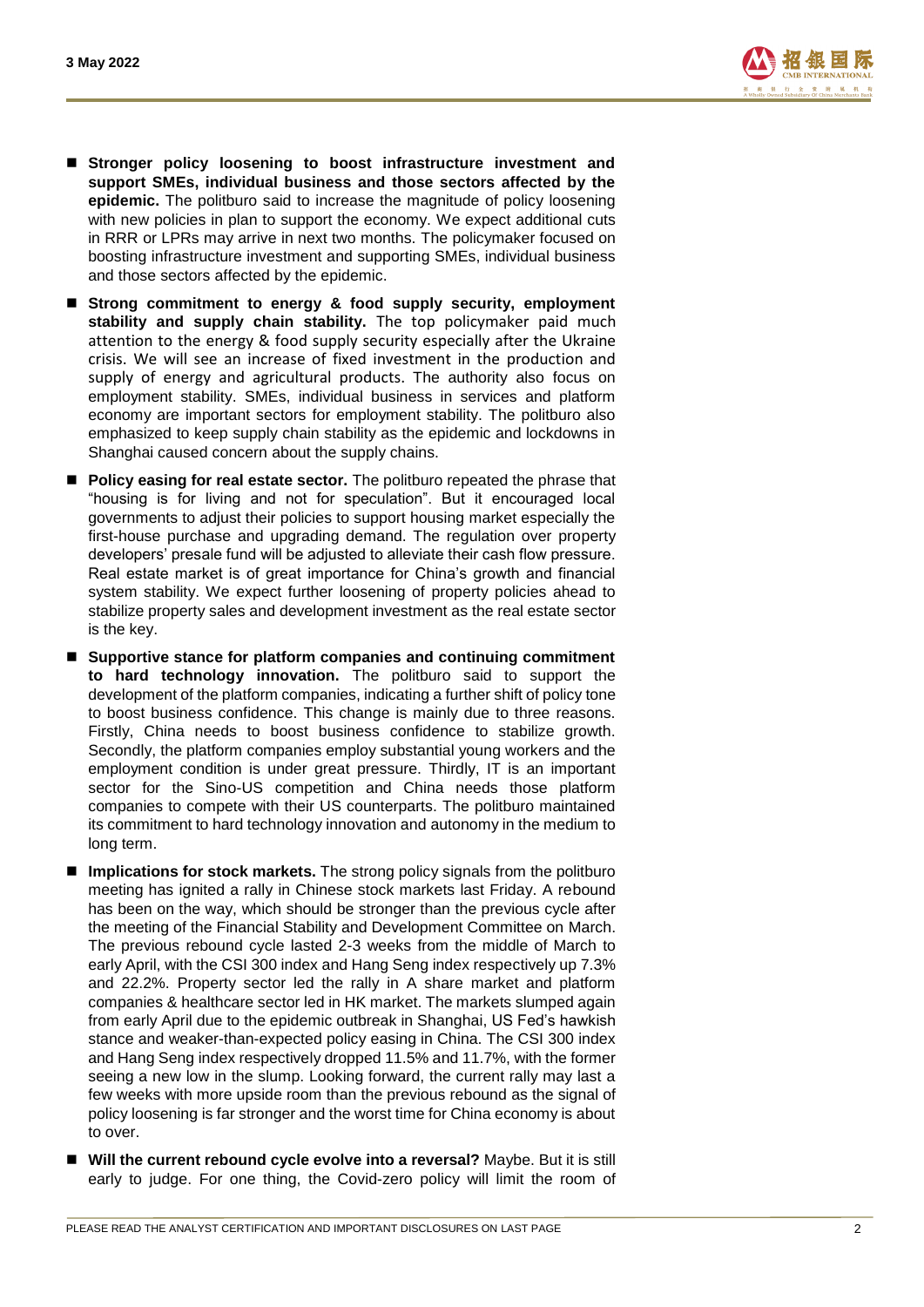

China's economic resumption as the country tries to seek a difficult balance between the two goals. The political reshuffle this year also increases the difficulty in the balance. Besides, there is some time lag between the policy launch and its effect on the growth. We still need two months to see a marked improvement in China's economic fundamental and corporate earnings. For another thing, US inflation may have seen the peak but should remain high in 2Q22. The high inflation will keep the US Fed hawkish. We may need 2-3 months to see a noticeable decline of US inflation.

 **Sector implications.** The policy signal from the politburo is positive for internet platforms, hard-technology companies, infrastructure investment, agriculture & energy related investment and property sector. It is slightly negative for reopening-related consumption in the short term. Internet sector will definitely benefit from the strong policy signal. Real estate, financials, infrastructure construction sector had already outperformed the market in the past several weeks and they should usher in the second rally. Consumer discretionary especially those in the downstream of property sector may see more upside room as China starts to reflate its credit growth. Hard technology and machinery sector may also see a rebounding because of sentiment improvement and significant declines in the previous period. Energy and material sectors will also be boosted by China's stronger policy easing. But it is difficult for them to continue to outperform the market as global macro risk gradually shifts from inflation to recession.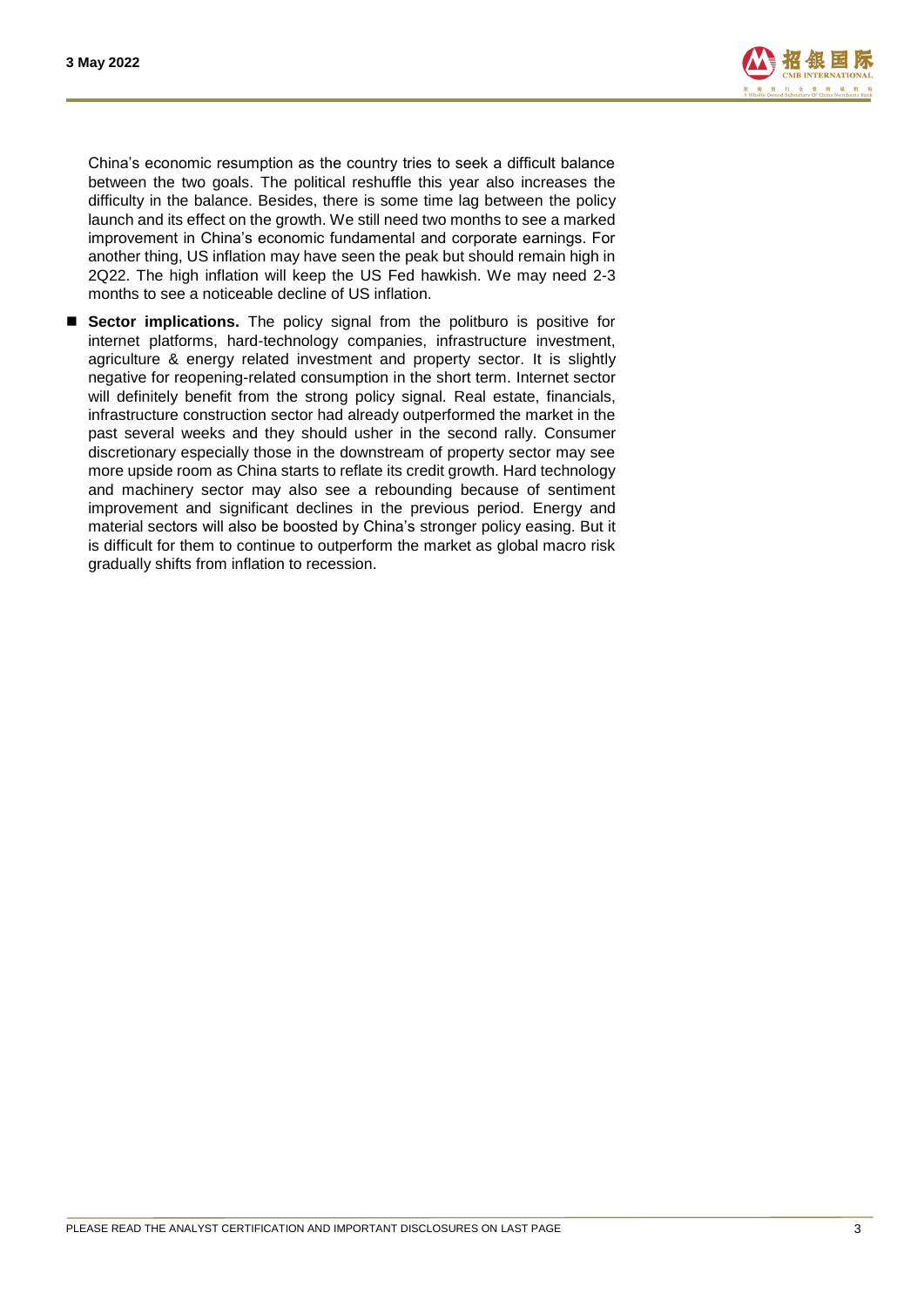

Estate

Real

Materials ndustrials

Healthcare

Energy

■ 2nd slump (China policy below exp+Fed tightening)

Discretionary

1st slump (ukraine crisis+Fed tightening)

1st rebounding (after the FSDC meeting)

Consumer

#### **Figure 1: Annual Incremental Employment in 2013-2018 by Sectors**

**Figure 2: Recent Slump & Rally of A Shares by Sectors** 



Source: Wind, CMBIGM





Source: Wind, CMBIGM







Source: Wind, CMBIGM

Source: Wind, CMBIGM



**Figure 4: Recent Slump & Rally of US Stocks by** 

Utilities

Financials Telecom

Source: Wind, CMBIGM

Consumer staples

**Sectors**

40

30

20

10

 $\Omega$ 

 $(10)$ 

 $(20)$ 

 $(30)$ 

 $(9)$ 

CSI 300

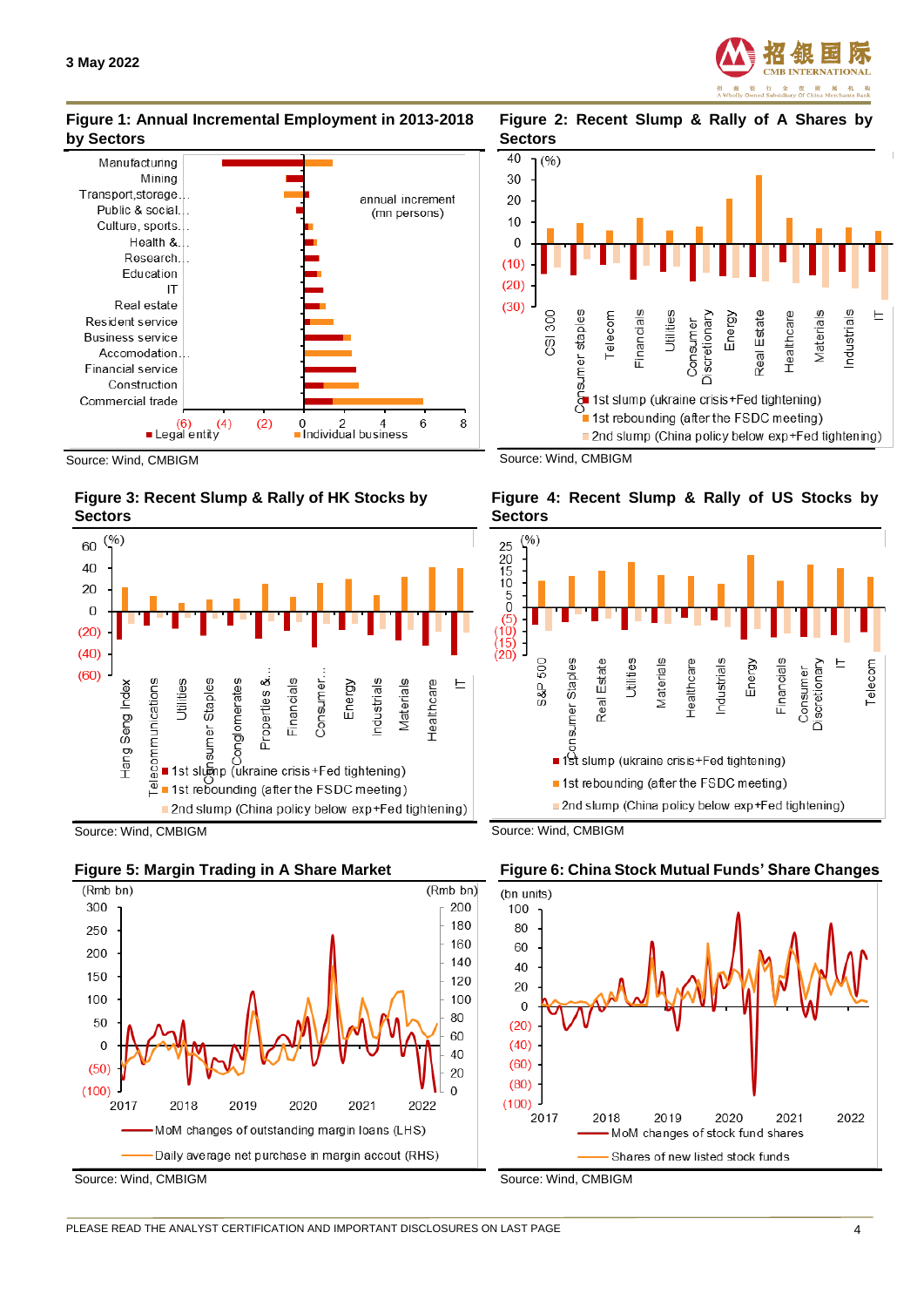